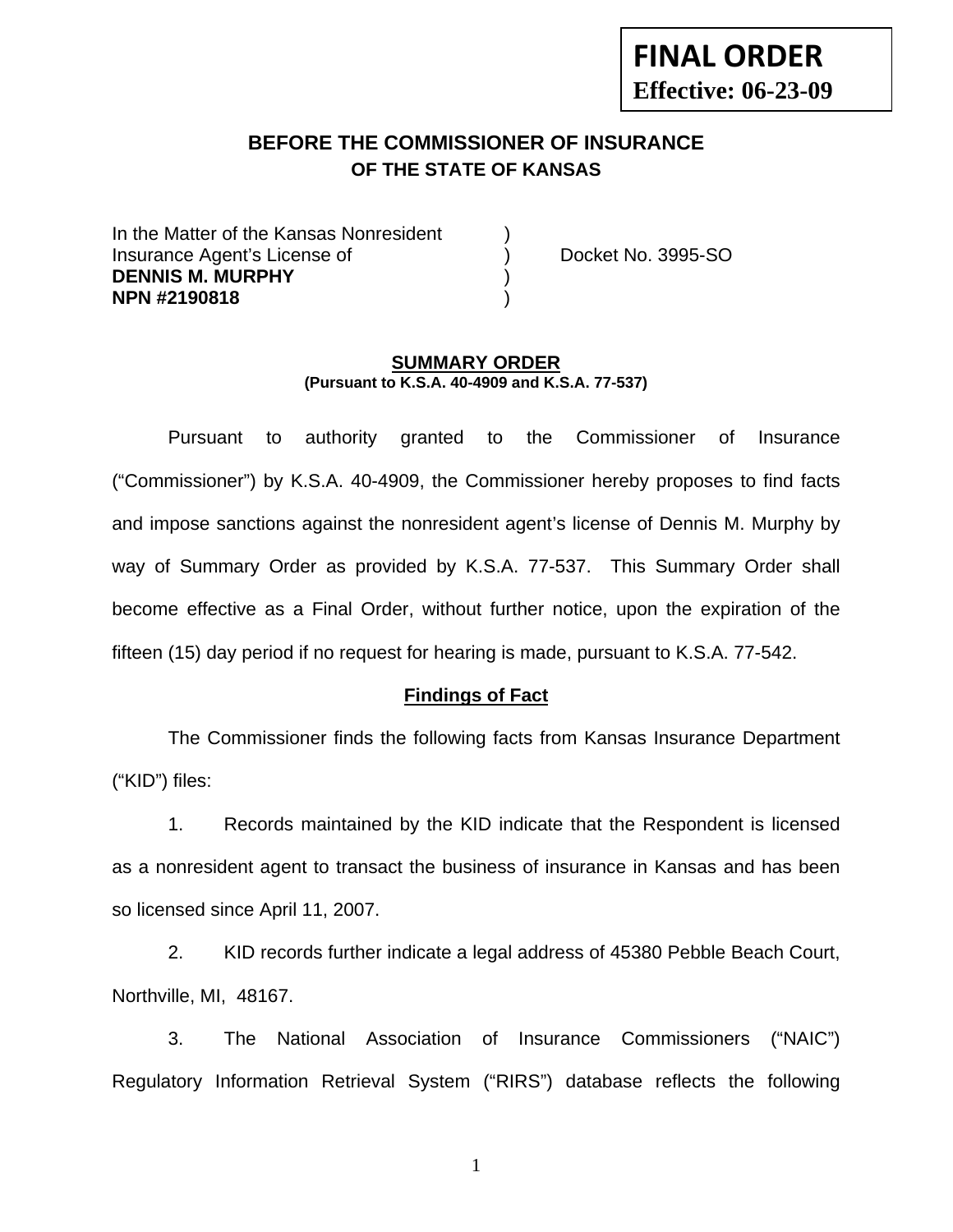actions: Respondent's Michigan Resident License was revoked on March 12, 2009.

The reason for the revocation was: "Demonstrated Lack of Fitness or Trustworthiness".

4. Respondent has not reported to KID the revocation of his resident license.

### **Applicable Law**

5. K.S.A. 40-4909(a) provides, in relevant part:

The commissioner may deny, suspend, revoke or refuse renewal of any license issued under this act if the commissioner finds that the applicant or license holder has: (2) Violated: (A) Any provision of chapter 40 of the Kansas Statutes Annotated, and amendments thereto, or any rule and regulation promulgated hereunder (see also 40-4204(1). . .(8) Used any fraudulent, coercive, or dishonest practice, or demonstrated any incompetence, untrustworthiness, or financial irresponsibility in the conduct of business in this state or elsewhere. . .. K.S.A. 40-4909(a).

6. The Commissioner may revoke any license issued under the Insurance

Agents Licensing Act if the Commissioner finds that the interests of the insurer or the insurable interests of the public are not properly served under such license. K.S.A. 40- 4909(b).

 7. Each agent is required to report any disciplinary action of the agent's license within 30 days of said discipline. K.A.R. 40-7-9.

#### **Conclusions of Law**

 8. The Commissioner has jurisdiction over Respondent as well as the subject matter of this proceeding, and such proceeding is held in the public interest. The Commissioner finds, based on the facts contained in paragraphs 3 and 4, that Respondent has demonstrated incompetence, untrustworthiness, or financial irresponsibility in the conduct of business.

2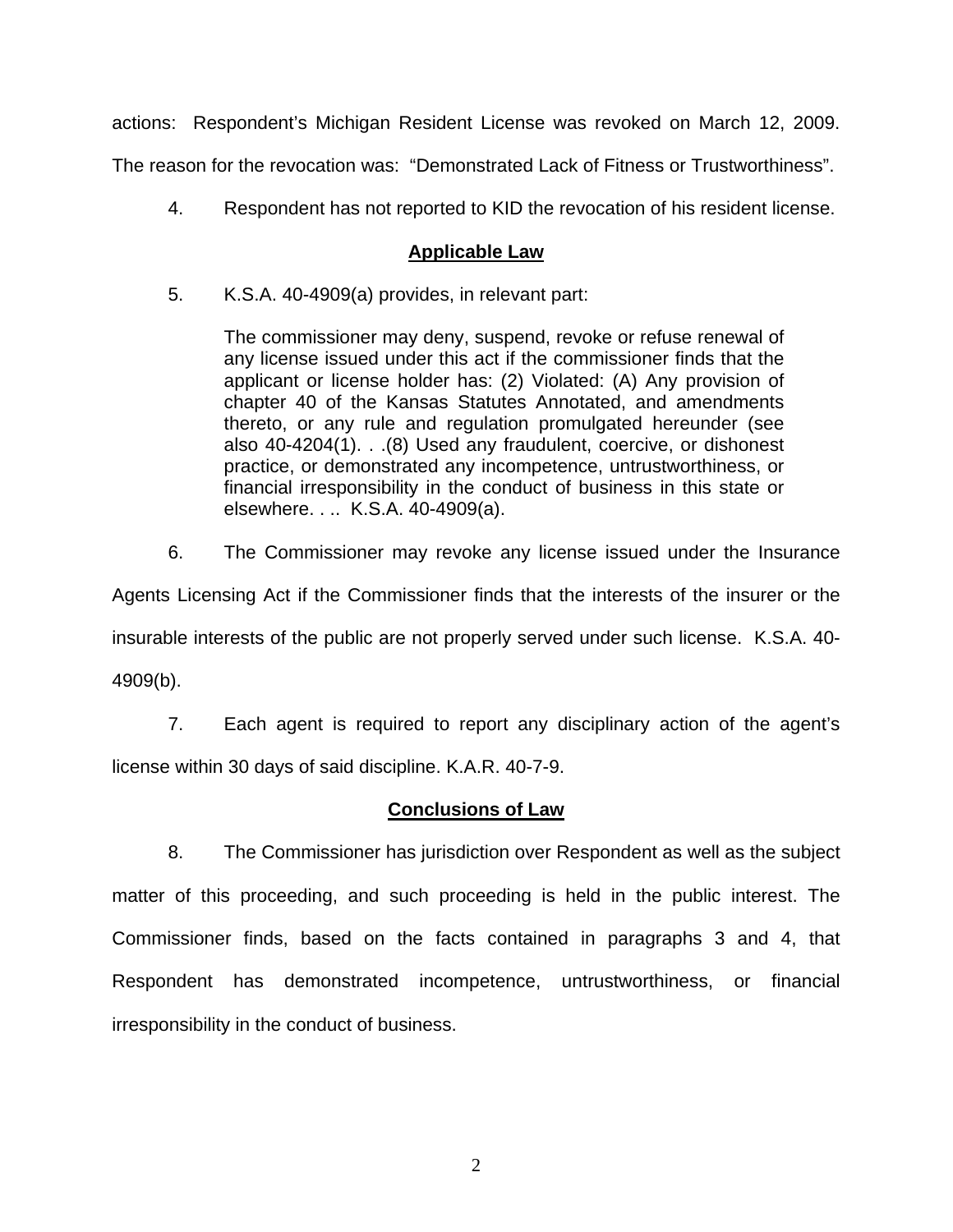9. Based on the Respondent's conduct and the revocation of his resident license in Michigan, the Commissioner concludes that sufficient grounds exist for the revocation of Respondent's insurance agent's license pursuant to K.S.A. 40-4909(b) because such license is not properly serving the interests of the insurer and the insurable interests of the public.

 10. Based on the facts and circumstances set forth herein, it appears that the use of summary proceedings in this matter is appropriate, in accordance with the provisions set forth in K.S.A. 77-537(a), in that the use of summary proceedings does not violate any provision of the law and the protection of the public interest does not require the KID to give notice and opportunity to participate to persons other than Dennis M. Murphy.

**IT IS THEREFORE ORDERED BY THE COMMISSIONER OF INSURANCE THAT** the Kansas non-resident insurance agent's license of Dennis M. Murphy is hereby **REVOKED. It is further ordered,** that Dennis M. Murphy shall **CEASE and DESIST** from the sale, solicitation, or negotiation of insurance and/or receiving compensation deriving from the sale, solicitation, or negotiation of insurance conducted after the effective date of this order.

3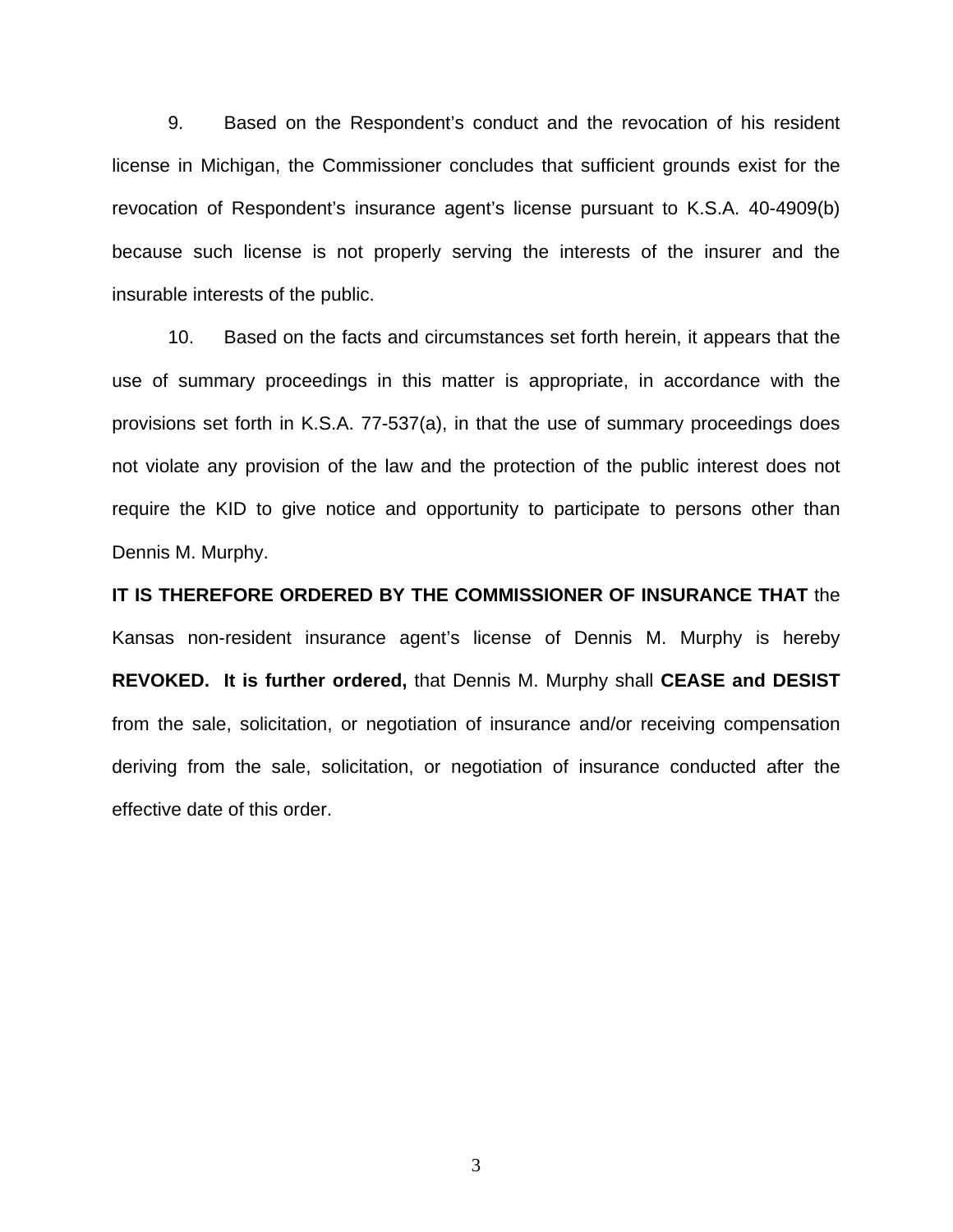#### **NOTICE OF RIGHTS**

(Pursuant to K.S.A. 77-542)

Dennis M. Murphy is entitled to a hearing pursuant to K.S.A. 77-537 and K.S.A. 77-542, the Kansas Administrative Procedure Act. If Respondent desires a hearing, he must file a written request for a hearing with:

 John W. Campbell, General Counsel Kansas Insurance Department 420 S.W. 9<sup>th</sup> Street Topeka, Kansas 66612

This request must be filed within fifteen (15) days from the date of service of this Order. If Respondent requests a hearing, the Kansas Insurance Department will notify him of the time and place of the hearing and information on procedures, right of representation, and other rights of parties relating to the conduct of the hearing, before commencement of the same.

If a hearing is not requested in the time and manner stated above, this Summary Order shall become effective as a Final Order upon the expiration of time for requesting a hearing, pursuant to K.S.A. 77-613. In the event Respondent files a Petition for Judicial Review, pursuant to K.S.A. §77-613(e), the agency officer to be served on behalf of the Kansas Insurance Department is:

 John W. Campbell, General Counsel Kansas Insurance Department 420 S.W.  $9<sup>th</sup>$  Street Topeka, Kansas 66612